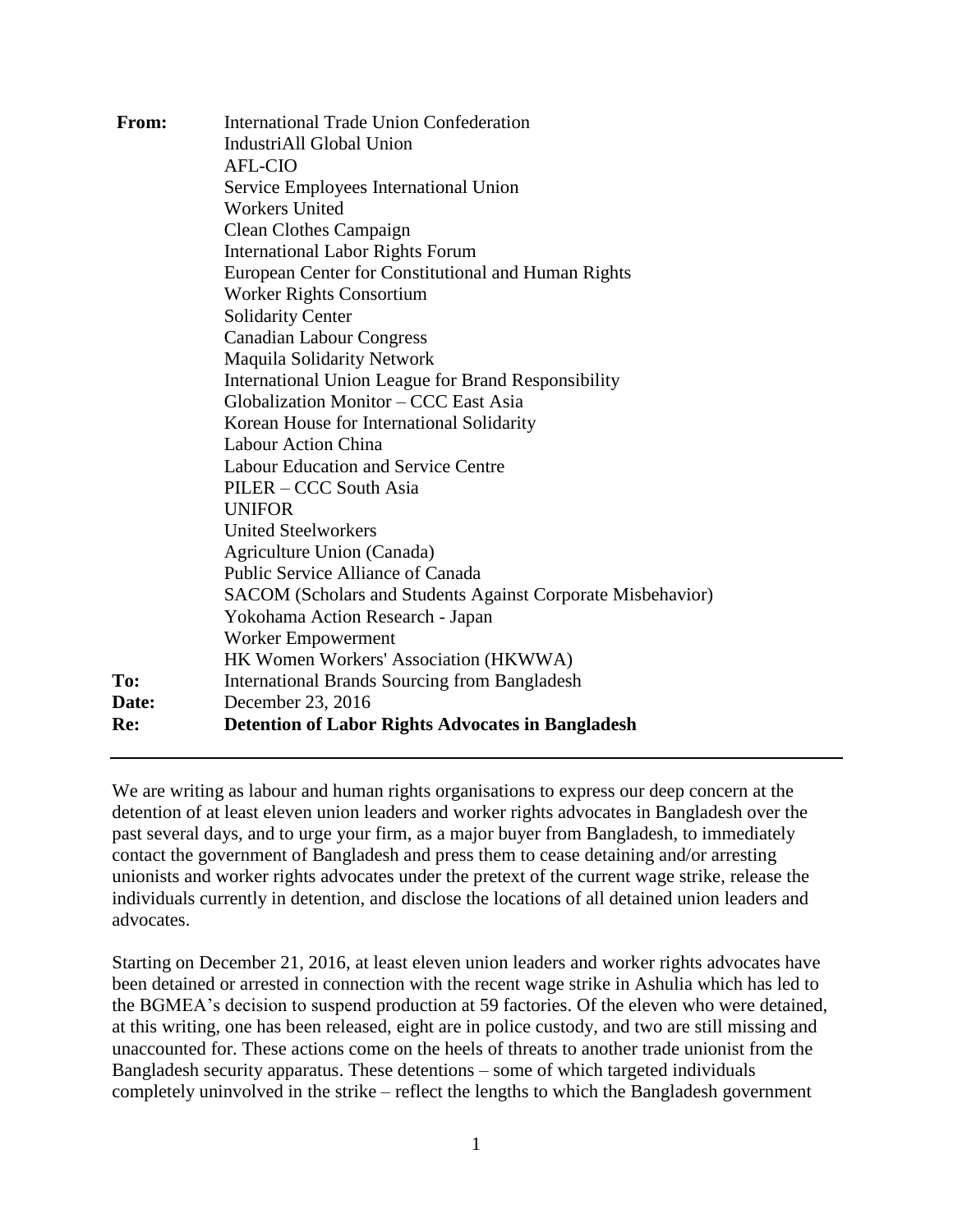and some factory owners will go to limit advocates' exercise of their fundamental rights of expression and association. Some of the cases are as follows.

- On the morning of December 21, Md. Ibrahim, an employee of the Bangladesh Center for Worker Solidarity (BCWS), was detained along with 6 other trade union leaders from four separate trade union federations. All were held after voluntarily attending a meeting called by the police to discuss the strikes. After he was detained, Ibrahim was interrogated in an isolated building in the woods; his lawyers and allies were unable to contact him for 24 hours. He reports that while being interrogated, he was told that he could be killed and the killing covered up as a "crossfire" incident. In the afternoon of December 22, he was brought to the court and told he was being held under the 1974 Special Powers Act. This Act explicitly authorises the detention – without charge or trial – of an individual for up to six months and up to indefinite period if so sanctioned by the Advisory Board. It has been used to suppress political opposition and peaceful demonstrations, as well as to retaliate against individuals engaged in personal disputes with people in positions of authority.
- At 11:30 am, December 22, Moshrefa Mishu, the President of the Garment Workers Unity Forum, was stopped and detained by police on her way to a press conference. In a statement, the police claimed she had simply been invited "for a cup of tea" with security services. She was returned to her home at 5:30 that evening.
- Jahangir, the president of the union of Designer Jeans Ltd., one of the factories impacted by the strike, was taken from his home around 11:30 pm on Dec 21 by a group of men, some in police uniforms and some in plain clothes. On December 23, he was brought to court and told he was being held for questioning under the 1974 Special Powers Act.
- Asaduzzama and Golam Arif, two organizers with the Bangladesh Independent Garment Workers Union Federation (BIGUF), were taken from their residence by the Detective Branch on December 22 at 11:15 pm. The two live above a BIGUF office in Gazipur and had just completed a meeting with workers. They have reported that they are being questioned regarding the strike and whether it will expand to Gazipur. At this writing, they have not yet been presented in court or formally charged.

The other individuals who have been detained or arrested are as follows:

- Shoumitro Kumar Das, President of Garment Sramik Front Savar-Ashulia-Dhamrai Regional Committee;
- Rafiqul Islam, President, Garment and Industry Sramik Federation;
- Al Kamran, President of Shwadhin Bangla Garment Sramik Federation Savar-Ashulia-Dhamrai Regional Committee;
- Shakil Khan, General Secretary of Shwadhin Bangla Garment Sramik Federation Savar-Ashulia-Dhamrai Regional Committee;
- Shamim Khan, President of Bangladesh Trinomul Garment Sramik-Kormochari Federation; and
- Md. Mizan, Textile Workers Federation.